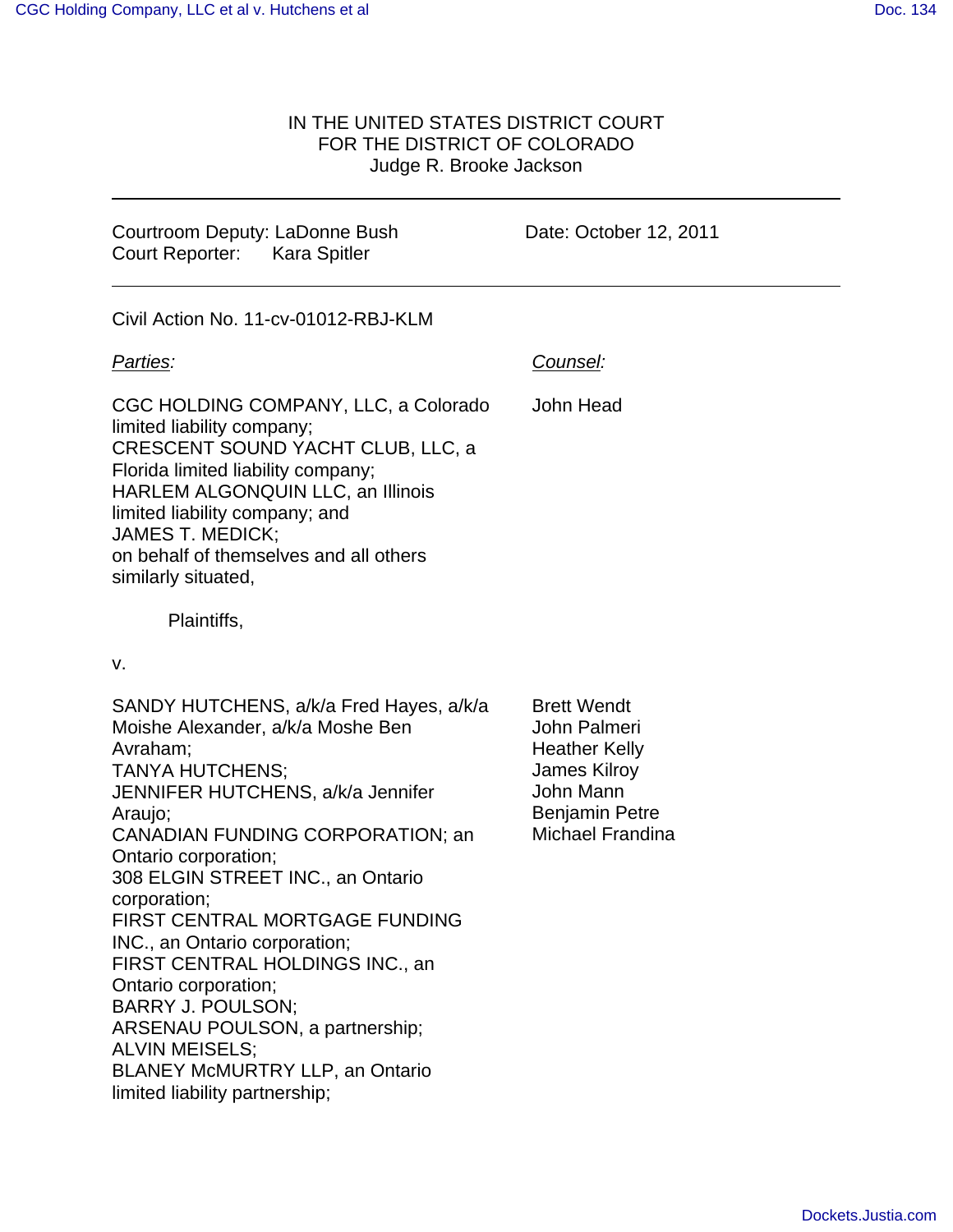REZNICK, PARSONS, MEISELS, TABERNER, a partnership; RONALD GACHE; BROAD AND CASSEL, a partnership; H. JAN LUISTERMANS, a/k/a Herman Luisterman; REALTY 1 REAL ESTATE SERVICES LTD, an Ontario corporation; and DOE LIMITED 1 – 100,

Defendants.

## COURTROOM MINUTES

Hearing on Motions

8:59 a.m. Court in session.

Court's preliminary comments.

Discussion between the Court and Mr. Head, Mr. Wendt, Mr. Palmeri, Mr. Kilroy, and Mr. Mann regarding the issues for today's hearing, the Canadian case and an evidentiary hearing.

- 9:59 a.m. Argument by Mr. Palmeri in support of two motions to dismiss (Doc. Nos. 85, 86).
- 10:23 a.m. Argument by Mr. Mann in support of one motion to dismiss (Doc. No. 74).
- 11:01 a.m. Court in recess.
- 11:17 a.m. Court in session.
- 11:18 a.m. Argument by Mr. Kilroy in support of two motions to dismiss (Doc. Nos. 72, 75).
- 11:50 a.m. Argument by Mr. Wendt in support of three motions to dismiss (Doc. Nos. 82, 83, 84).
- 12:08 p.m. Court in recess.
- 1:15 p.m. Court in session.

With regard to his fourth motion to dismiss (Doc. No. 92), Mr. Wendt adopts the arguments he made this morning.